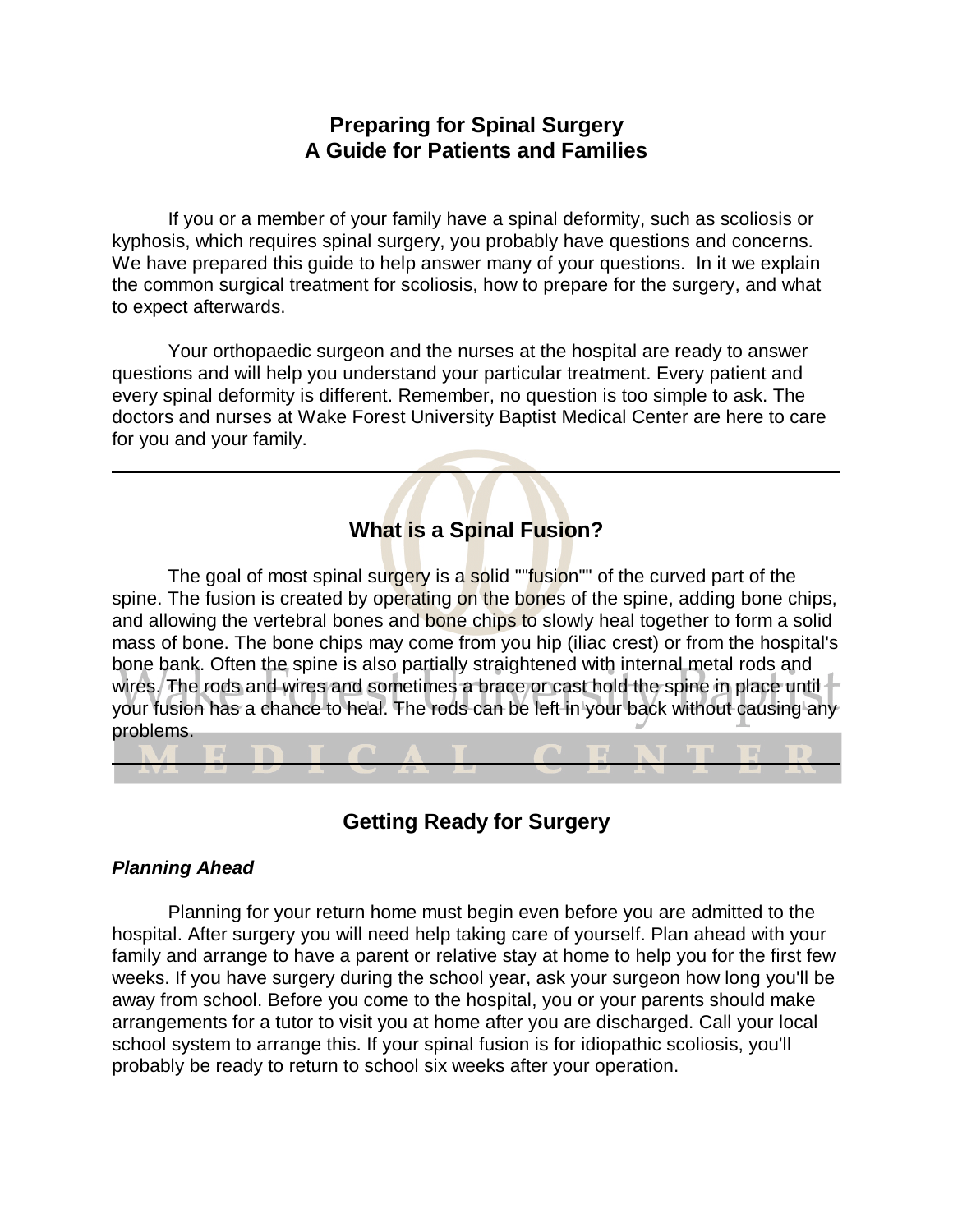## *Donating Blood*

Blood transfusions are often needed during spinal surgery.

### *Autologous Donations*

When your surgery is scheduled, your surgeon may suggest that you donate blood for yourself (called autologous blood) before the operation. When you need a transfusion during or after surgery, you can thereby receive your own blood. If you give blood before surgery, your surgeon will prescribe iron pills to replace this important element which makes up part of the blood. Since the body replaces blood very quickly, you can donate it and still be ready for surgery soon after. Contact your surgeon's office to arrange autologous blood donations. Most local Red Cross chapters and hospitals offer this service and will send your blood to Wake Forest University Baptist Medical Center before your surgery.

## *Designated Donations and the Blood Bank*

If you are too small (less than about 90 pounds) or don't want to donate your own blood, friends or relatives may donate their blood at the Red Cross. If their blood matches yours and meets special standards, it can be used for your operation. This type of donation, called a directed donation, must be arranged ahead of time and blood donated 7 to 42 days before the operation. Properly matched blood is also available from the Wake Forest University Baptist Medical Center Blood Bank, and has proved as safe as directed donations.

# Universit *Aspirin and Other Medications*

Aspirin, Bufferin and non-steroidal antiflammatory medications such as Advil, Ibuprofen, Motrin, Nuprin, or Naprosyn may cause extra bleeding at the time of surgery. Many headache, backache or other pain medications may contain these drugs. If you are unsure of whether you should stop a medication, consult your doctor or nurse. Tylenol or Acetaminophen may be used safely.

## *What to Bring to the Hospital*

Things to bring to the hospital include: underwear, long, snug cotton T-shirts to wear under a brace if you will be wearing one; loose, comfortable clothing; your comb or brush; conditioner for your hair if you normally use it; and, if you wish, your own pillow and a radio with a headset. Please do not bring large or valuable items.

## *Visiting*

Parents are welcome to visit anytime, and one parent may stay overnight with you if you wish. If you are in the intensive care unit, your parent may sleep in a nearby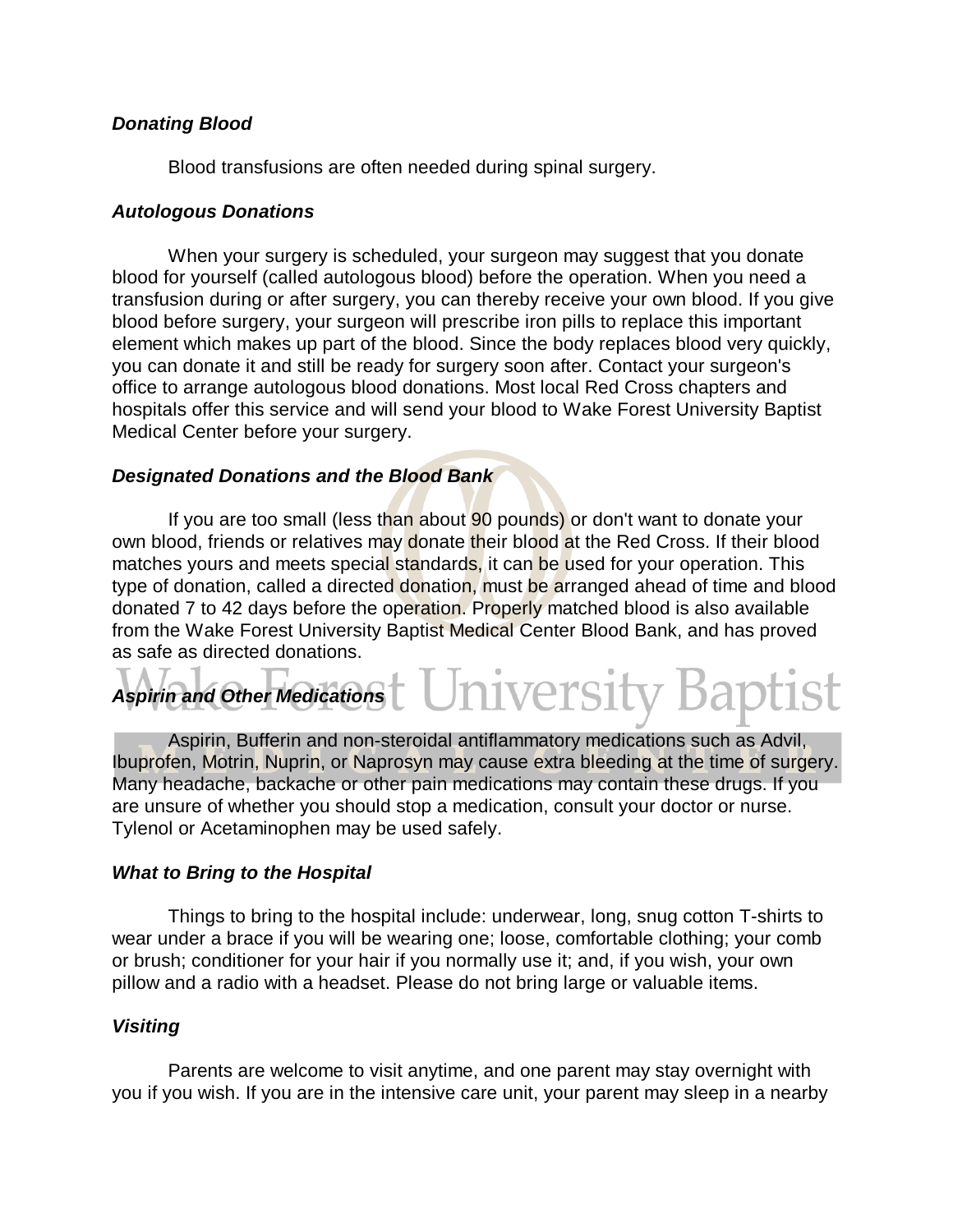room provided for families. On the regular orthopaedic unit, a chair that opens into a cot is available for one parent at each bedside. You might want to talk over visiting and overnight plans with your parents before your hospital admission. All patient rooms are private or semi-private. (You might have one roommate.) Children and teenagers with special needs because of illness or other circumstances are given priority for private rooms.

## *Pre-Op Clinic*

An appointment will be made for you at the Pre-Op Clinic several days before surgery. At the Pre-Op Clinic you will have a blood test, a urine test, and x-rays, if required by your surgeon. You will also speak with an anesthesiologist who will explain the special medications used to keep patients pain-free and in a deep sleep during surgery. In the Pre-Op Clinic, the anesthesiologist will talk to you about the pain medication you will receive after surgery and will tell you about a system called patient-controlled analgesia (PCA) which you may be able to use after your surgery. In the PCA system pain medication contained in a small pump is connected to one of your intravenous lines (IVs). With PCA, you give yourself your own pain medicine by pressing a button attached to the pump. There are lockouts (limits) to the amount of medication to make sure you receive the right amount. No one ever feels any part of surgery. In the Pre-Op Clinic a Physician Assistant will ask you questions about your health history, explain your hospital stay, and answer your questions. You may need pulmonary function tests to measure how well your lungs expand. After your tests and your visit in the Pre-Op Clinic, you may visit the Orthopaedic Clinic to be examined by an orthopaedic surgeon. The doctor will explain more about your surgery and also answer your questions.

## *The Night Before Surgery*

The night before surgery, you will sleep at home or nearby the hospital. Remember, not to eat or drink after midnight (12 a.m.) the night before surgery, not even water, and nothing when you wake in the morning. Chewing gum and candy are not allowed. This is for your safety. It's important to have an empty stomach before anesthesia and surgery to prevent vomiting.

# **The Operation**

On the morning of your surgery, you will return to the Pre-Op Clinic. there you will change into a hospital nightgown and one of the clinic staff will bring you and your parents to the Pre-Op Waiting Area.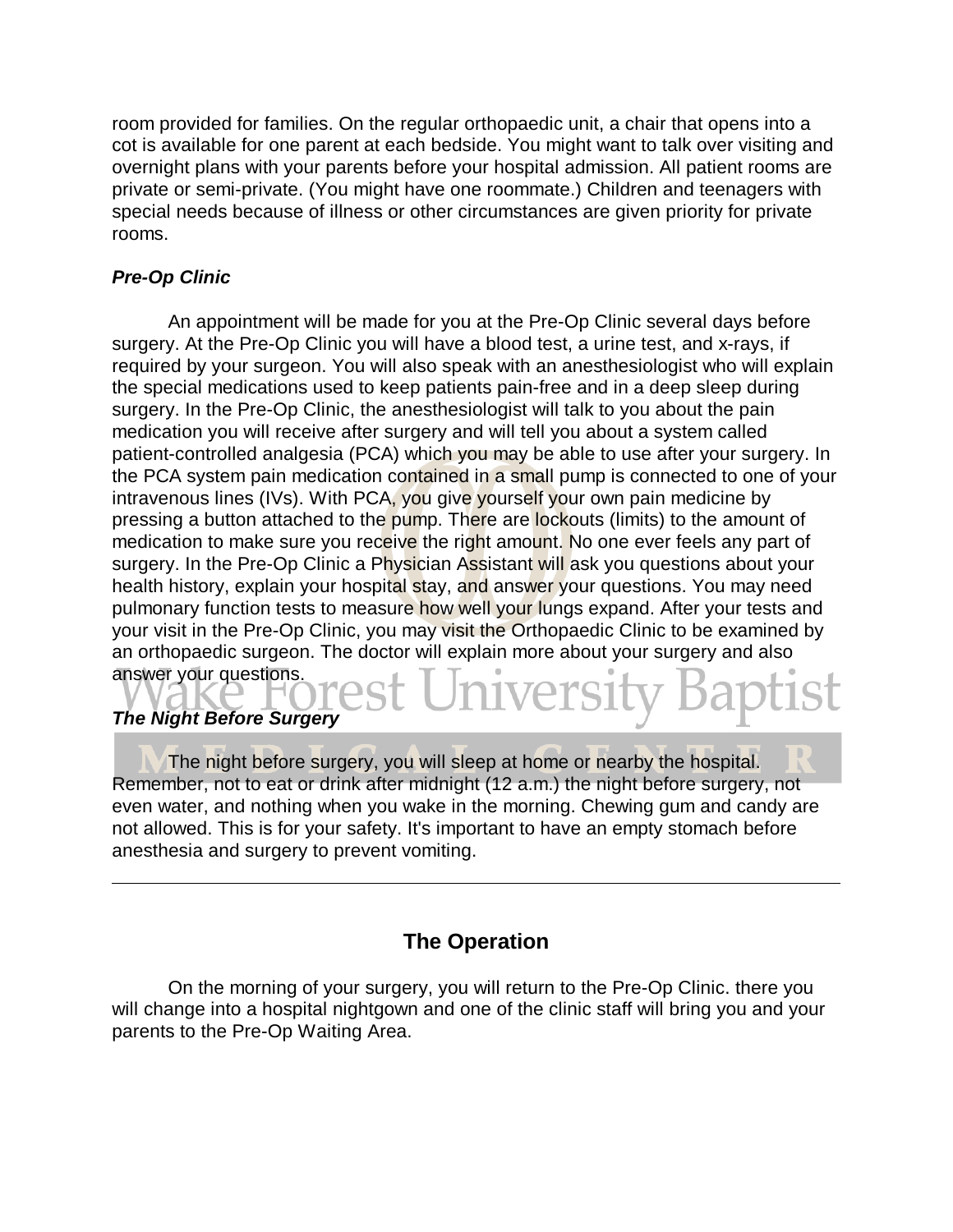#### *Pre-Op Area*

In the Pre-Op Waiting Area you will talk with a nurse. While you are in the Pre-Op Waiting Area, the anesthesiologist starts an IV in your arm or the back of your hand. To do this, he / she uses a needle but removes the needle once the IV is in place, leaving a small plastic tube inside your vein. Fluid and medicine flow into our bloodstream through this plastic tube.Before surgery a technician may attach electroencephalogram (EEG) leads with glue (small cups with wires attached) onto your scalp so the neurologist can watch your brain waves during surgery. The glue may feel wet and messy, but this procedure is painless.Your parents will meet the surgical liaison either in the Pre-Op Waiting Area or in the family waiting area. During surgery the liaison nurse checks with the operating room about every hour and a half for progress reports and then shares this information with your parents. When your surgery is finished and you are in the recovery room, this nurse will bring your parents to see you.

## *The Operating Room*

When you are brought into the operating room the anesthesiologist will give you medicine through the IV, and you will fall into a deep sleep. When you are asleep, he / she will put a small tube in your throat through your mouth and into your airway to deliver oxygen and anesthesia gases to your lungs. The tube is usually taken out before you wake up after surgery. Sometimes it causes a sore throat after surgery, but usually you never realize it was there. (If you have a special type of scoliosis and need help breathing after the operation, the tube may be left in after surgery until you are ready to breathe on your own.)After you are asleep in the operating room, the anesthesiologist starts a second IV and an arterial line (A-line). An A-line is like an IV, but it goes into an artery in your wrist and is used to draw blood samples. Because your stomach is empty and asleep from anesthesia, you need a nasogastric (NG) tube to drain your stomach juices. The NG tube goes through your nose and down your throat into your stomach. It is placed while you are asleep. The tube is as small as a straw, but it may feel uncomfortable when you wake up. Since you receive extra fluid through the IV during surgery, the doctors and nurses measure the amount of urine your kidneys produce. While you are asleep, a nurse puts a urinary catheter (a thin flexible rubber tube) into your bladder through your urethra, the small opening through the tube which your urine flows. Your urine drains out of your body through the tube and into a plastic pouch, and you won't need to use the bathroom for a few days. (Remember: all these tubes except for one IV are placed after you are asleep, and removal later will not be painful.)

## *The Spinal Fusion*

The most common operation for scoliosis is a posterior fusion, but some patients require an anterior fusion or sometimes both an anterior and posterior fusion.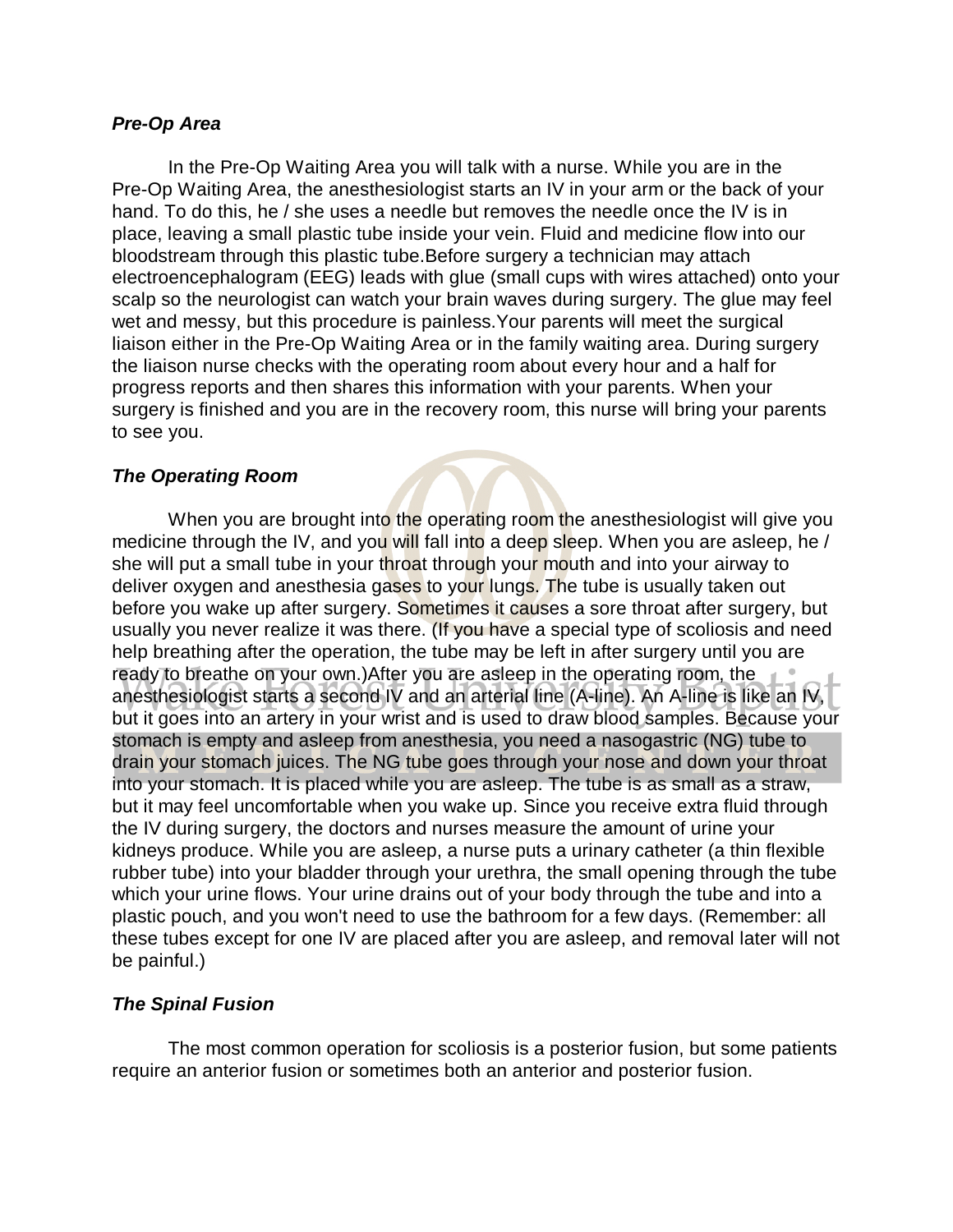#### *Posterior Fusion*

If you are undergoing a posterior fusion (the spine is operated upon from behind), your incision (cut) will run straight down the middle of your back. The incision length varies depending on how much of your spine is fused, and your surgeon will explain your particular operation. To hold the spine straight surgeons use one or two metal rods and hooks and / or wires. There are several types of instruments named after the surgeon or hospital who designed them: Harrington, Luqué, Cotrel-Dubousset (CD), Texas Scottish Rite Hospital (TSRH), and Drummond. Your surgeon will also take small pieces of bone from your hip (the bone grows back later) or freeze-dried, bone-bank bone and place them along your spine. This is called a bone graft. The graft grows together with your spine and becomes solid, preventing further curvature. If you have a hip graft, you will have an incision over the hip where the graft is taken.

#### *Anterior Fusion*

If you have an anterior fusion (the spine is operated on from the front), you will have one of two possible incisions. When the operation is only on the thoracic spine, the incision will be on one side of your rib cage from back to front. When the operation is on both the thoracic and lumbar spine, the incision will be across your lower rib cage and down the front of the abdomen. The surgeon may use screws with staples and a rod to hold your spine straight. Some fusions of this type are called Dwyer, Zielke, or TSRH anterior fusion. If your surgeon opens your chest cavity during the spinal fusion, you will need a ""chest tube"" to drain the fluid that collects outside your lungs and to keep your lungs expanding properly. The chest tube is covered by a bulky bandage (dressing) and is attached to a plastic container which collects the drainage. It remains in place for two days and is easily removed by our surgeon.

#### *Anterior and Posterior Fusion*

Some special cases of scoliosis require both anterior (front) and posterior (behind) operations. Usually, these can be done on the same day, but sometimes must be done at separate operations spaced one to two weeks apart. Your surgeon will decide this before your admission.

#### *Wake-Up Test*

During surgery you undergo a ""wake-up"" test to check the function of the nerves in your back that control movement in your legs and feet. This lasts for a few seconds and is not painful. No one ever remembers the test. The anesthesiologist temporarily decreases the amount of medication you receive, and asks you to wiggle your toes. You will then go back into a deep sleep for the rest of your operation.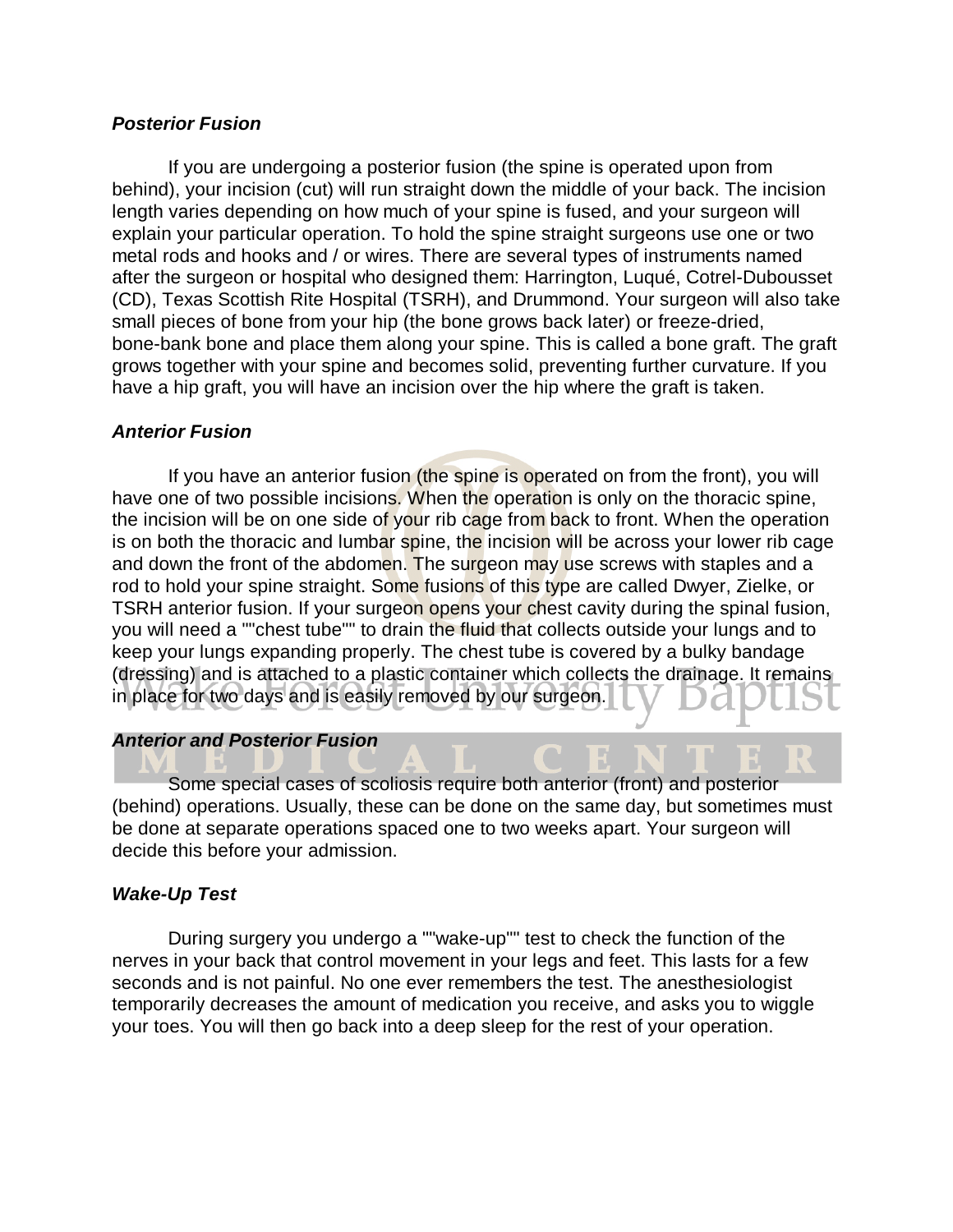#### *Bandage*

At the end of the operation your surgeon puts a bulky, soft bandage over the incision. This bandage usually remains in place for three to five days.

## **After the Operation**

## *The Recovery Room (PACU)*

When you arrive in the Post Anesthesia Care Unit (PACU) after surgery, you will feel groggy and sleepy. You may not remember the PACU, because you will be slowly waking up from the anesthesia.

A nurse will be with you checking your blood pressure, heart rate, and breathing, and asking you to take deep breaths while she / he listens to your lungs. The nurse will also ask you to wiggle your fingers and your toes. Over your nose and mouth or near your face, an oxygen mask will gently blow a cool mist of oxygen-rich air mixed with tiny water droplets.

If you are feeling pain, the PACU nurse will give you pain medicine through the IV. Your IVs, NG tube, and urinary catheter will still be in place. Soon after you arrive in the recovery room, a technician may take x-rays to check the rods and hooks in your back.

When the nurse has you settled in the PACU, she / he will ask your parents to visit for a few minutes. After a stay of an hour or two in the PACU, most patients usually go to the ICU.

## *The Intensive Care Unit (ICU)*

In the ICU you will feel very groggy, and you may not remember much about this time later on. You will probably feel some pain or discomfort in your back, and the nurses will continue to give you pain medication through the IV. Your oxygen mask remains in place in the ICU and nurses listen to your chest frequently and ask you to take deep breaths to clear your lungs. The nurse also encourages you to use a breathing machine, called the spirometer, which helps you take deep breaths, you should use it every hour while you are awake. Before surgery your nurse may help you practice with the spirometer.

The nurse checks your IV frequently. The IVs replace fluids, give blood if needed, and administer medications. To check function and sensation, your nurse will also ask you to wiggle your toes and move your feet frequently and will gently squeeze your toes to check your feeling in them. Right after surgery you will lie on your back for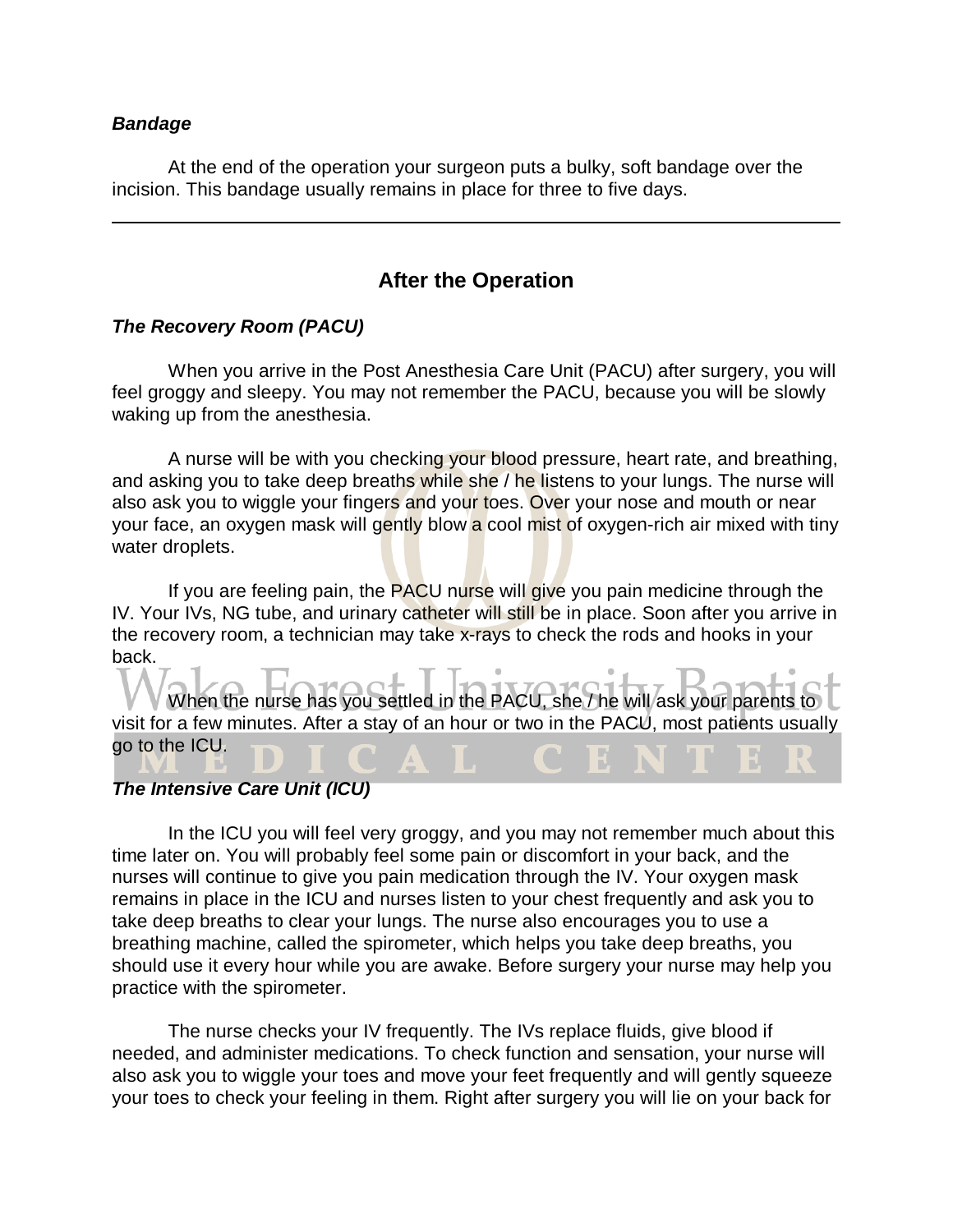a few hours. After that it is important that you change your position every few hours. When you need to turn on your side or back, call your nurse to assist you into a comfortable position.

In the ICU your NG (nasogastric) tube will remain in place emptying your stomach since your stomach takes longer to ""wake up"" than you do. When your stomach begins to gurgle, a sign that it is functioning again, your nurse will remove the NG tube and give you sips of fluid. This usually happens on the second or third day after surgery. In the ICU your urinary catheter remains in place in your bladder. Your urine drains out of your body into a container and will be measured and discarded by the nurse. Those who spend time in the ICU usually return to the regular orthopaedic unit on the first or second day after spinal fusion. Your orthopaedic surgeon will decide when you are ready.

#### *Return to the Orthopaedic Unit*

When you are transferred to the orthopaedic unit, your IV and bulky back bandage will still be in place. Most likely, your urinary catheter (draining your urine) will also remain in place, along with your NG tube (draining your stomach) and oxygen mask. If you underwent an anterior (front) spinal fusion your chest tube may still be in place. Remember, each person is different.

#### *Pain Medication*

Your nurse checks your vital signs and the warmth and feeling in your feet regularly. If you feel pain or discomfort, ask her for medication. You will be able to receive an injection of pain medication every three to four hours. If you are receiving pain medicine through the PCA (patient-controlled analgesia) pump, you can give yourself pain medication whenever you feel you need it up to a pre-set amount. Some patients worry that they will become addicted to pain medication and try to avoid it. Since you need strong drugs for only a short time after surgery, addiction is not a problem. In fact, pain medicine helps you to move freely and breathe more deeply, thus promoting healing and recovery. Once you begin to drink and eat small amounts of food, you will take pills instead of injections for pain.

#### *Lungs*

Your nurse checks your lungs and breathing every few hours. To keep your lungs clear and well expanded you need to take deep breaths and use the spirometer every one to two hours while you are awake. Eventually, your lungs stay clear, and you can use the spirometer just for fun. If you have a chest tube, it will probably be removed several days after you return to the orthopaedic unit. After the chest tube is removed an x-ray is taken to check the expansion of your lungs.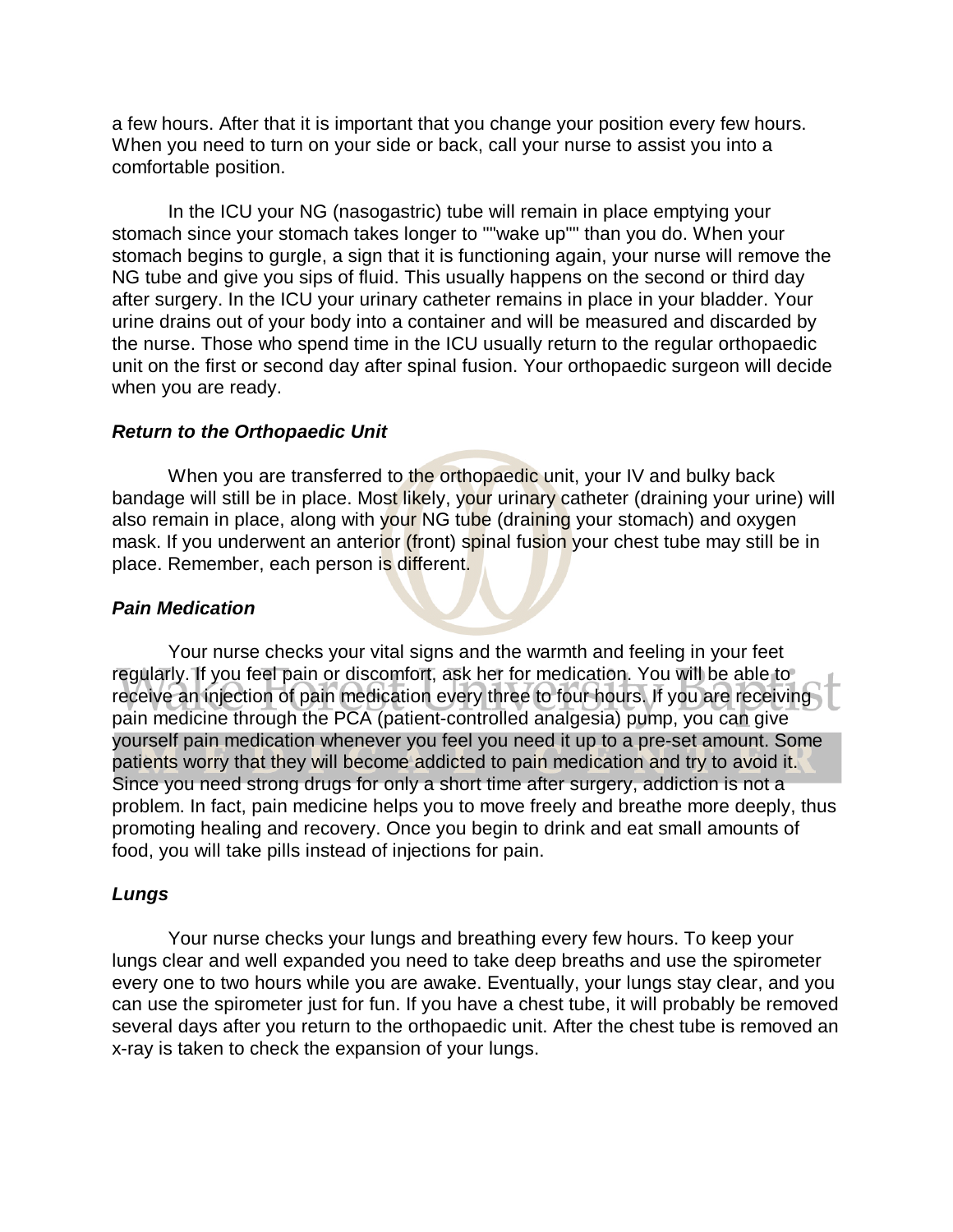## *Activity*

When you return to the orthopaedic unit you may still feel weak and need help turning from side to side. If your surgeon allows it, you may raise the head of your bed to watch television. When your surgeon says you may get out of bed, nurses will help you to sit up in a chair. Some patients are up the day after surgery, and others have to wait a few days. The pace of recovery usually depends on the type and extent of the spinal fusion and your previous health. Those with certain types of scoliosis may need to stay on bed rest until a cast or brace is ready. Gradually, you will increase the amount of time you sit up, and then slowly you will start walking. A physical therapist will work with you to teach you the correct way to get out of bed and walk without twisting your spine. Getting out of bed for the first time can be uncomfortable, but it gets easier with time.

## *Eating*

Your IV remains in place for a few days, so your body receives enough fluids while you are unable to drink very much. Your IV is removed after you are drinking fluids, no longer need medication through it, and no longer need blood transfusions. Except for the tug of the adhesive tape, IV removal doesn't hurt.

When your digestive system is working again and your NG tube is removed, you will be given sips of fluid. At first the nurse will give you water and ice chips. Go very slowly. Remember, your stomach has been empty. It may take several weeks for your appetite to return to normal. Try eating six small meals instead of three large ones each day. Ask your nurse which foods are best to eat.

After you are eating again, you'll need to move your bowels. At first, this can be difficult since you have not been eating regularly. Your nurse may give you a laxative or suppository to help you move your bowels. A few days after your surgery your urinary catheter is removed. (This isn't painful.) In a few hours you will feel your bladder fill up and will need to use the bedpan or urinal. When you are allowed out of bed, you may use the bathroom.

## *Showering*

The bulky bandage on your back may be changed to a smaller bandage after your return to the orthopaedic unit. After this the nurse checks your incision and changes your dressing as needed to observe the healing. Usually, you can take a shower five days after surgery.

## *Brace*

Your surgeon will decide if you need a brace after your spinal fusion. If you do need one, the nurses will spend time with you and your family teaching you about brace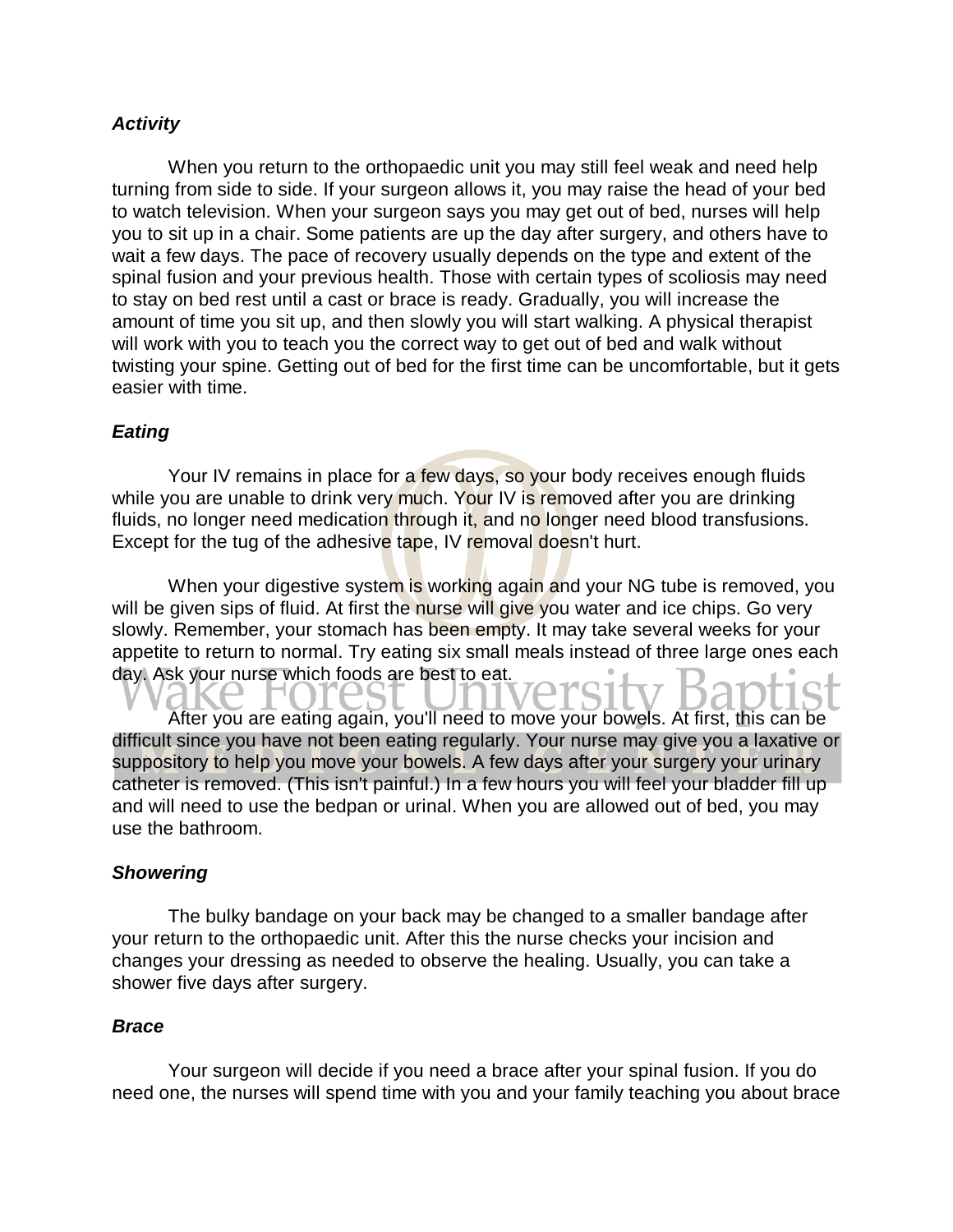care. If you have idiopathic scoliosis and a posterior fusion you will probably not need a postoperative brace. If you have idiopathic scoliosis and have an anterior fusion alone, you probably will need a postoperative brace for six months.

### *Post-Operative X-Rays*

When you are feeling better, your surgeon may send you for spinal x-rays to check for proper alignment of your fusion.

# **Going Home**

When you begin walking around, going up and down stairs, eating normal food, and feeling much less pain in your back, you'll start to think about going home.

Your surgeon will tell you when you can expect to go home about a day ahead of time. Your nurse will give you and your family important instructions on how to care for your brace, how to manage your diet and medications, how to care for your incision, what problems to watch for, and when to call the doctor. Generally, no special equipment is needed at home. If you live more than one hour away from the hospital, arrange for a vehicle that you can lie down in on the ride home.

Your strength will return gradually after surgery, but you may be able to walk, sit and shower daily right away. Plan to walk every day, increasing the distance as you feel stronger, but check with your surgeon before participating in other activities. Ask your surgeon when you may return to specific sports (usually not before six months after the operation).

You will not be able to return to school or work right away, but your surgeon will let you know when you can. As mentioned earlier, you will need to arrange for a tutor at home through your local school system.

Before you leave the hospital, please schedule a follow-up visit with your orthopaedic surgeon. If you have any questions when you return home, call your surgeon or your nurse from the orthopaedic unit.

## **Glossary of Terms**

• **Anterior Fusion**- fusion performed on the front of the spine, usually by replacing intervertebral discs with bone chips.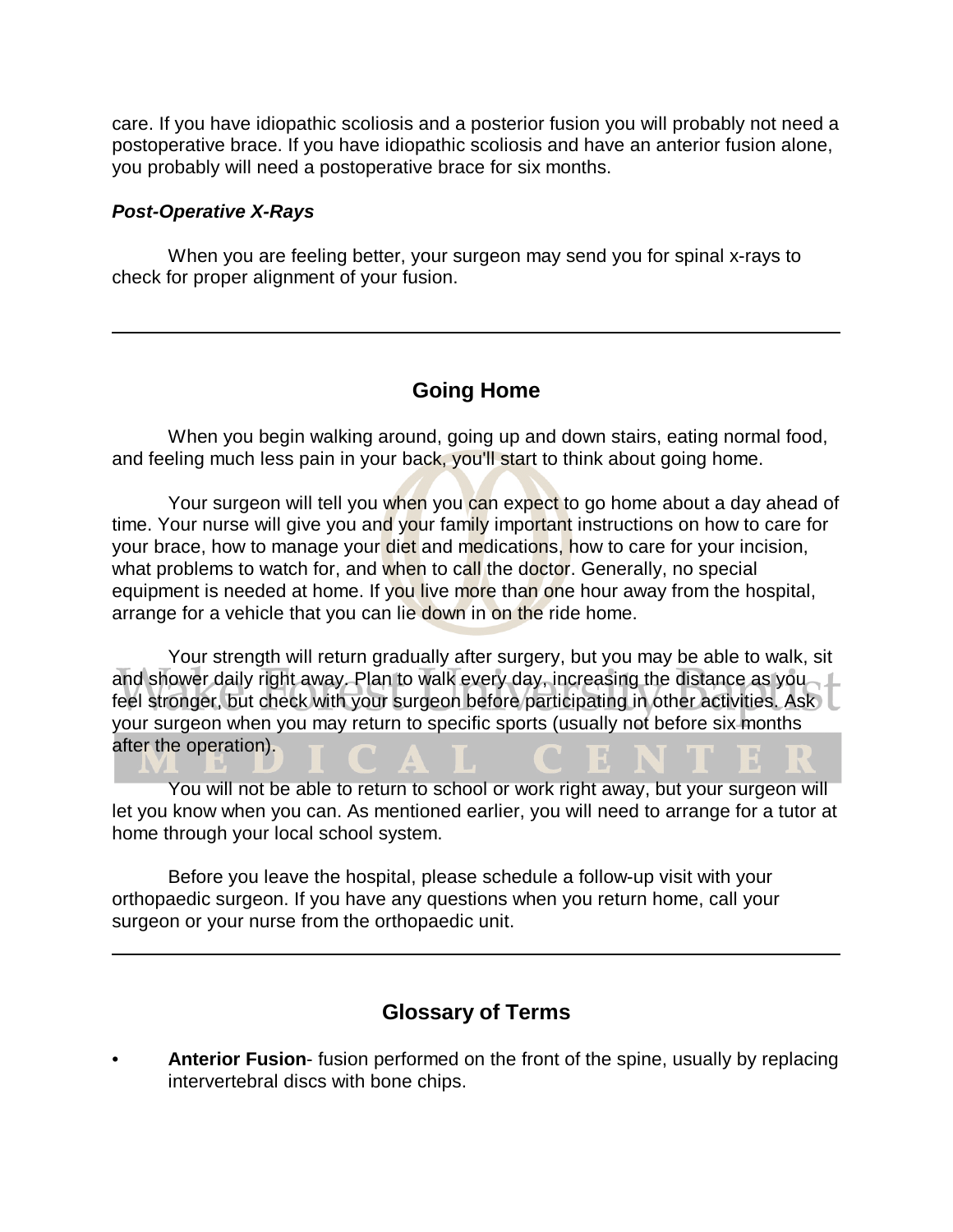- **Autologous Blood Donation** blood donation by the patient for use by the patient during a future operation.
- **Bone Age-** an x-ray of the left hand and wrist is compared to the average appearance of the bones at different ages. An estimate of remaining growth is obtained.
- **Bone Bank Bone-** bone graft obtained from donors.
- **Bone Graft** pieces of bone used to create a fusion. Bone graft is obtained from the patient's iliac crest, ribs or from the bone bank.
- **Boston Brace** a type of spinal orthosis (brace) developed at the Children's Hospital of Boston. The Boston Brace System starts with prefabricated, symmetric spinal orthotic modules of different sizes. Individual braces are customized to fit a particular patient's body shape and spinal curvature. The brace or orthosis is designed according to a ""brace blueprint"" drawn from the spinal x-ray. The Boston Bracing system is commonly used throughout the United States and Europe.
- **Brace-** a semi-rigid plastic (and sometimes metal and leather) device which pushes on the muscles and ribs adjacent to the spinal column. The brace (also called an orthosis) is designed to lessen the abnormal spinal curvature while worn.
- **C-D Rods** Drs. Cotrel and Dubousset designed this popular form of spinal instrumentation, which was the first type of rod system to use multiple hooks on one rod which could be turned in either direction. C-D, TSRH, and other similar systems are popular because they offer more strength of fixation, more points of attachment to the spine and can help preserve or restore normal spinal contours of thoracic kyphosis and lumbar lordosis.
- **Designated Blood Donation** blood donated by family or friends for use by a patient during a future operation.
- **Disc** the intervertebral disc is a strong, rubbery and gelatin-like structure which normally separates the individual vertebral bodies and allows movement between them. Discs are usually removed from the portion of the spine undergoing anterior fusion and replaced with bone chips to create a fusion.
- **Endotracheal Tube** a tube which passes through the mouth into the trachea (breathing tube or airway), and is used to provide anesthesia and air during an operation.
- **Foley or Urinary Catheter-** a tube which is placed in the bladder to allow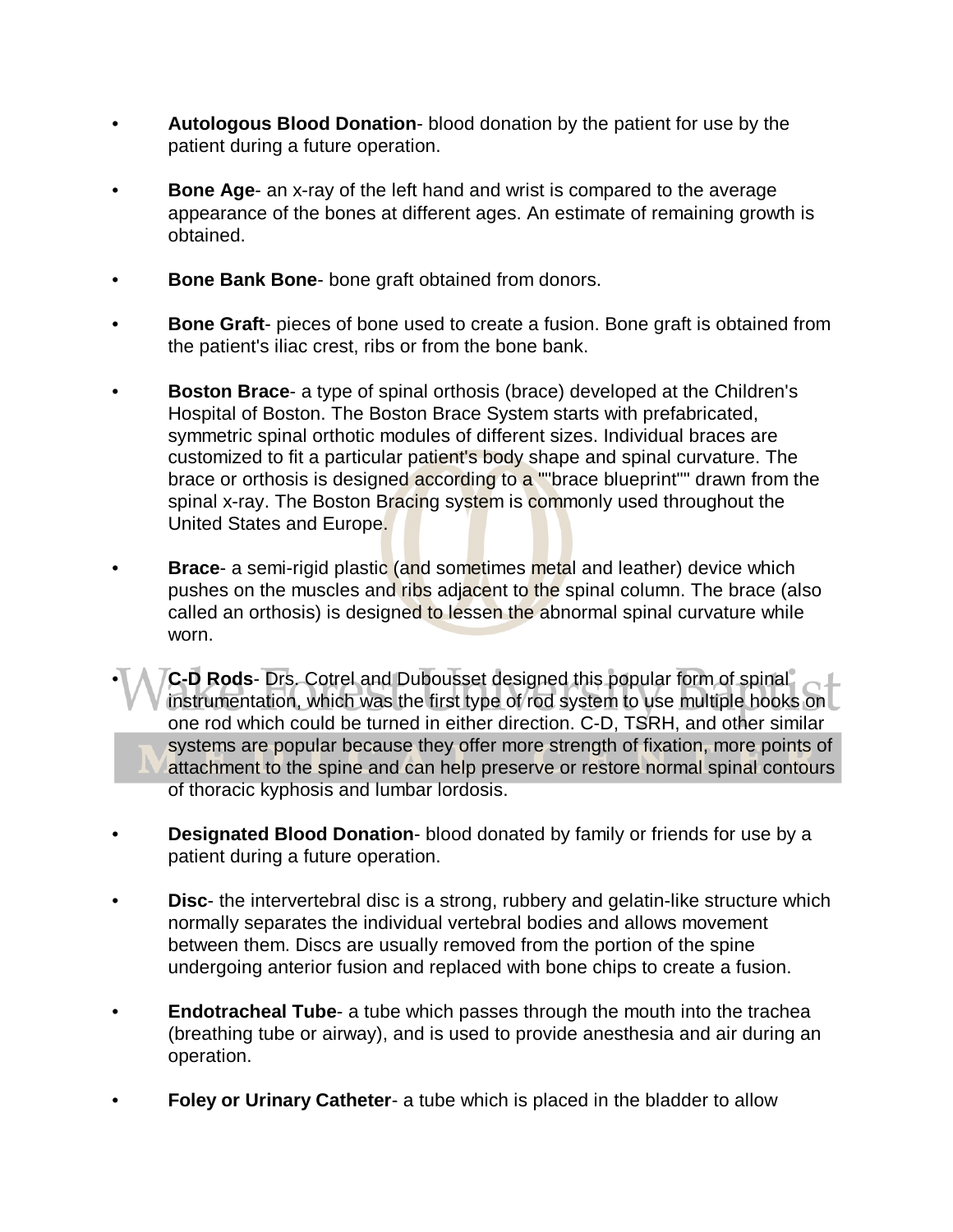drainage of urine.

- **Fusion** a continuous mass of bone which solidifies and immobilizes the desired part of the spine. A fusion is created by adding bone graft to the surfaces of vertebra and then immobilizing that part of the spine with instrumentation or with a cast. A solid fusion cannot bend or curve as time passes.
- **Harrington Rod** designed by Dr. Harrington, the Harrington rod was the first modern means of spinal instrumentation which reliably produced correction and immobilization.
- **Hook** a hook is that portion of the spinal instrumentation which grasps the vertebra.
- **I.S.I.S.-** a computerized system used to document the three-dimensional contour of the spine using light beams and a scanning device.
- **ICU-** Intensive Care Unit
- **Iliac Crest** the iliac crest is the large flat portion of the pelvis bone from which the bone graft is taken.
- **Incision** the cut made through the skin for the purposes of operation.
- **Inclinometer** a simple device using a level to measure the ""rib hump"". Useful for detecting and screening for scoliosis. الاتات
- **Instrumentation-** the metal rods, hooks, screws, etc. which are attached to the spine to change spinal shape and immobilize the spine while fusion occurs.
- **IV-** the intravenous line delivers fluid and medicines through a hollow tube inserted in a vein.
- **Kyphosis-** curvature of the spine with the convexity pointing toward the back. It is normal to have some kyphosis in the thoracic (chest area) spinal column. Sometimes there is too much kyphosis in the thoracic spine, called ""hyperkyphosis"", Scheurmann's kyphosis, or ""round back"". When there is not enough kyphosis in the thoracic spine (as is usually the case with idiopathic scoliosis), it is called thoracic hypokyphosis.
- **Lordosis** curvature of the spine with the convexity toward the front. It is normal to have lordosis in the cervical (neck) and lumbar (waist area) portions of the spine.
- **Luqué Rods, Wires** named for Dr. Luqué, these spinal rods use sublaminar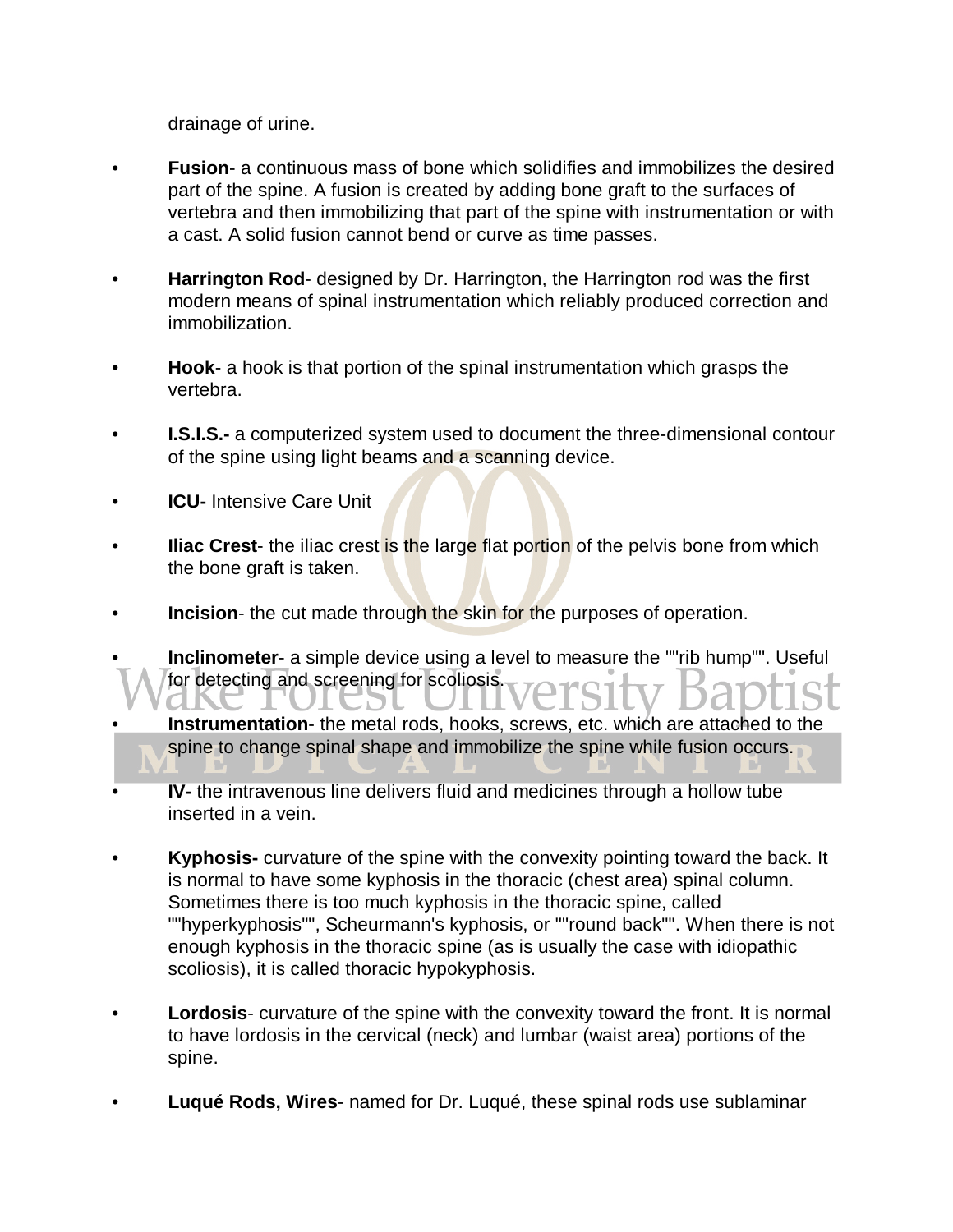wires (looped around the back part of each vertebra) for attachment. Luqué type instrumentation is commonly used in paralytic scoliosis such as that seen in cerebral palsy.

- **Milwaukee Brace** the Milwaukee Brace was the first modern spinal orthosis used for scoliosis, and in its modified form, is still used for Scheurmann's kyphosis and some spinal curves.
- **Moiré Photograph** Moiré photography uses light projected through a grid and then photographed to record the three-dimensional shape of the back.
- **NG Tube** the nasogastric tube passes through the nose down the back of the throat and into the stomach to drain fluid from the stomach after an operation.
- **Orthosis-** a spinal brace.
- **PACU** post-anesthesia care unit the recovery room.
- **Posterior Fusion-** a fusion performed on the posterior or back surface of the spine.
- **Rib Hump** the prominence formed by ribs on the convexity of a curve, caused by rotation of the spine and attached ribs.
- **Risser Sign-** the top of the pelvis bone matures in predictable stages referred to as Risser stages. These give some indication of growth remaining in the spine. LEST OTHAETSIL Jal
- **Scoliometer-** a simple instrument used to measure the size of the rib hump. Frequently used for scoliosis screening and follow-up.
- **Scoliosis** lateral (sideways) curvature of the spine greater than 15 degrees. (Fifteen degrees or less of sideways curvature in adults is probably normal and should probably not be called scoliosis).
- **Skeletal Maturity** when the bones (and spine) are finished growing, skeletal maturity has been reached.
- **Spinal Column-** the spinal column is composed of individual vertebral bones, ligaments, and discs. It surrounds the spinal cord.
- **Spinal Cord** the spinal cord travels through the spinal column and consists of nerves which carry and receive signals to and from the arms, legs, and many internal organs.
- **Sublaminar Wires** See Luqué Instrumentation.